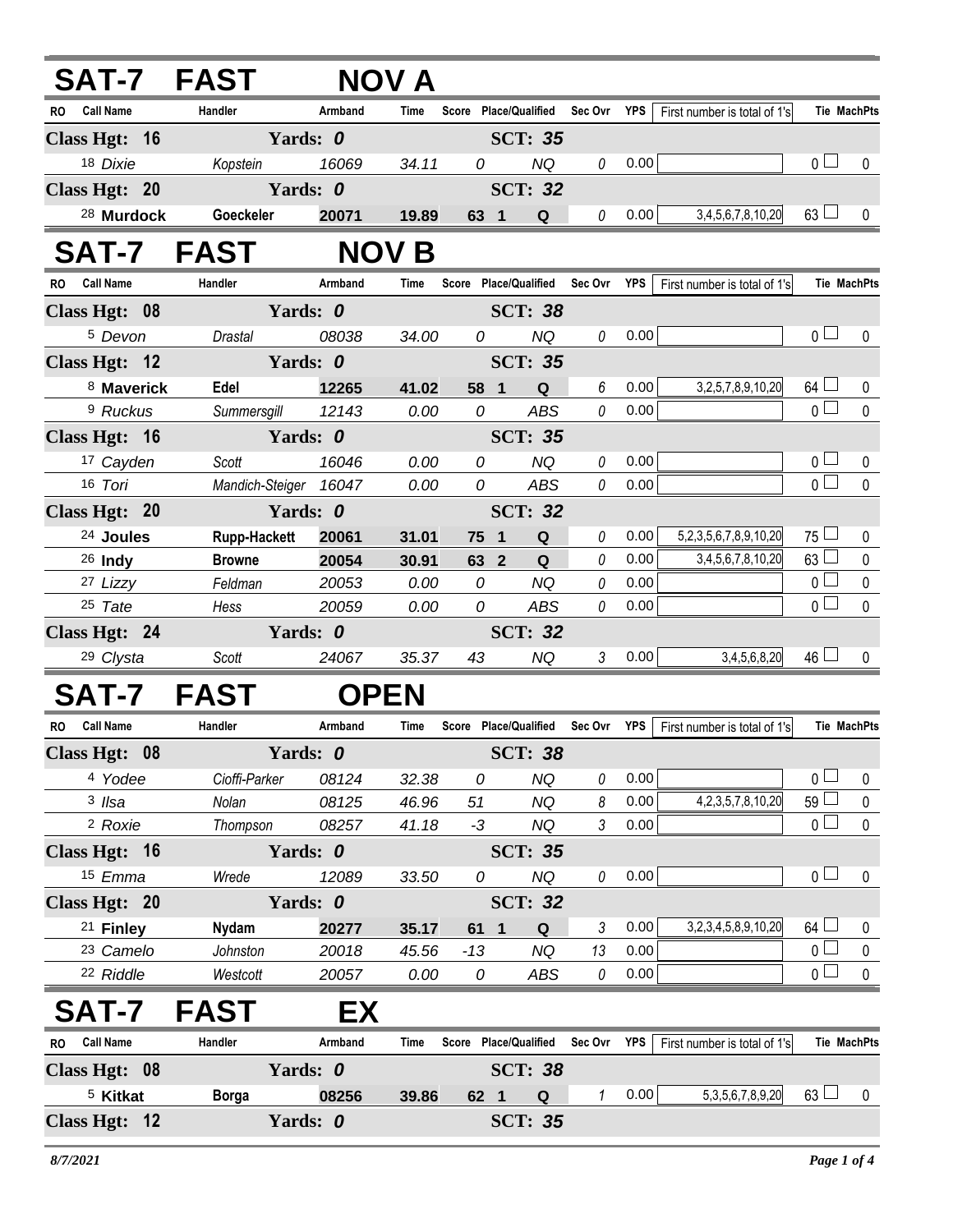|               | 14 Gotcha!            | Matthews          | 12264      | 0.00  | 0               |                         | <b>NQ</b>      | 0                                 | 0.00 |                                | $\overline{0}$  | $\mathbf 0$ |
|---------------|-----------------------|-------------------|------------|-------|-----------------|-------------------------|----------------|-----------------------------------|------|--------------------------------|-----------------|-------------|
| Class Hgt: 16 |                       |                   | Yards: 0   |       |                 |                         | <b>SCT: 35</b> |                                   |      |                                |                 |             |
|               | 32 Lindsey            | Williams          | 16269      | 39.45 | $-4$            |                         | <b>NQ</b>      | $\overline{4}$                    | 0.00 |                                | 0 <sup>1</sup>  | $\mathbf 0$ |
|               | 31 Paprika            | Emmanuelli        | 16270      | 0.00  | 0               |                         | <b>NQ</b>      | 0                                 | 0.00 |                                | $\overline{0}$  | $\pmb{0}$   |
|               | 33 Wrangle            | Cerilli           | 16271      | 47.60 | $-12$           |                         | <b>NQ</b>      | 12                                | 0.00 |                                | $\overline{0}$  | $\pmb{0}$   |
| Class Hgt: 20 |                       |                   | Yards: 0   |       |                 |                         | <b>SCT: 32</b> |                                   |      |                                |                 |             |
|               | 51 Regan              | Jahn              | 20276      | 0.00  | 0               |                         | <b>NQ</b>      | 0                                 | 0.00 |                                | 0 <sup>1</sup>  | 0           |
|               | 50 Dakota             | Alberti           | 20280      | 0.00  | $\overline{O}$  |                         | <b>NQ</b>      | 0                                 | 0.00 |                                | $\overline{0}$  | $\mathbf 0$ |
|               | 48 Rosie              | Lembo             | 20282      | 48.86 | 30              |                         | <b>NQ</b>      | 16                                | 0.00 | 5, 3, 4, 6, 8, 20              | $46\Box$        | $\pmb{0}$   |
|               | 47 Colbie             | Williams          | 20288      | 40.55 | -8              |                         | <b>NQ</b>      | 8                                 | 0.00 |                                | 0               | $\pmb{0}$   |
| Class Hgt: 24 |                       |                   | Yards: 0   |       |                 |                         | <b>SCT: 32</b> |                                   |      |                                |                 |             |
|               | 55 Glory              | Gonchar           | 24291      | 35.59 | $-3$            |                         | <b>NQ</b>      | $\mathfrak{Z}$                    | 0.00 |                                | 0 <sub>1</sub>  | $\mathbf 0$ |
|               |                       | <b>SAT-7 FAST</b> | <b>MAS</b> |       |                 |                         |                |                                   |      |                                |                 |             |
| RO Call Name  |                       | Handler           | Armband    | Time  |                 |                         |                | Score Place/Qualified Sec Ovr YPS |      | First number is total of 1's   |                 | Tie MachPts |
| Class Hgt: 12 |                       |                   | Yards: 0   |       |                 |                         | <b>SCT: 35</b> |                                   |      |                                |                 |             |
|               | $9$ BB                | <b>Visco</b>      | 12262      | 37.04 | 78              | $\blacksquare$          | Q              | $\overline{c}$                    | 0.00 | 6,2,3,4,5,6,7,8,9,10,20        | 80 <sup>1</sup> | $\mathbf 0$ |
|               | 11 Fizz               | Larson            | 12142      | 33.16 | 67              | $\overline{2}$          | $\mathbf Q$    | 0                                 | 0.00 | 4, 3, 4, 5, 6, 7, 8, 10, 20    | 67 <sup>1</sup> | $\pmb{0}$   |
|               | 10 Zor-el             | Bergmann          | 12146      | 30.69 | 61 <sub>3</sub> |                         | $\mathbf Q$    | 0                                 | 0.00 | 4, 3, 4, 5, 7, 8, 10, 20       | 61              | $\pmb{0}$   |
|               | $13$ Joy              | Stoddard          | 12129      | 42.05 | 47              |                         | <b>NQ</b>      | $\overline{7}$                    | 0.00 | 2, 3, 5, 7, 8, 9, 20           | 54              | $\pmb{0}$   |
|               | 12 Bristol            | <b>Bush</b>       | 12141      | 0.00  | 0               |                         | ABS            | 0                                 | 0.00 |                                | $\overline{0}$  | $\mathbf 0$ |
| Class Hgt: 16 |                       |                   | Yards: 0   |       |                 |                         | <b>SCT: 35</b> |                                   |      |                                |                 |             |
|               | 30 Prairie            | Cerilli           | 16164      | 33.97 | 75              | $\overline{\mathbf{1}}$ | $\mathbf Q$    | 0                                 | 0.00 | 3, 3, 4, 5, 6, 7, 8, 9, 10, 20 | 75 <sup>1</sup> | $\pmb{0}$   |
|               | <sup>27</sup> Sawyer  | Ondeyka           | 16155      | 38.65 | 73 2            |                         | Q              | 3                                 | 0.00 | 6,2,3,5,6,7,8,9,10,20          | 76 $\Box$       | $\pmb{0}$   |
|               | 20 E.V.               | Gichner           | 16178      | 34.92 | 72              | $\mathbf{3}$            | Q              | 0                                 | 0.00 | 4,2,3,4,5,7,8,9,10,20          | 72              | $\pmb{0}$   |
|               | 22 Danny              | Condit            | 16171      | 35.97 | 70 4            |                         | Q              | 0                                 | 0.00 | 2,2,3,4,5,7,8,9,10,20          | 70 <sup>1</sup> | $\pmb{0}$   |
|               | 28 Trigger            | Cerilli           | 16156      | 30.64 | 69              |                         | $\mathbf Q$    | 0                                 | 0.00 | 3, 3, 4, 5, 7, 8, 9, 10, 20    | 69 <sup>1</sup> | $\pmb{0}$   |
|               | 29 Lici               | Cimprich          | 16151      | 27.48 | 68              |                         | $\mathbf Q$    | 0                                 | 0.00 | 3,2,3,4,5,6,7,8,10,20          | 68 <sup>1</sup> | $\pmb{0}$   |
|               | <sup>25</sup> Barrett | Cerilli           | 16169      | 33.62 | 62              |                         | $\mathbf Q$    | 0                                 | 0.00 | 4, 3, 5, 6, 7, 8, 9, 20        | 62              | $\pmb{0}$   |
|               | 23 Badger             | Cerilli           | 16174      | 39.21 | 61              |                         | ${\bf Q}$      | 4                                 | 0.00 | 3, 3, 5, 7, 8, 9, 10, 20       | $65 \Box$       | 0           |
|               | 24 Frankie            | Koehler           | 16170      | 31.18 | 0               |                         | <b>NQ</b>      | 0                                 | 0.00 |                                | o l             | $\pmb{0}$   |
|               | 19 Si                 | Visco             | 16179      | 39.32 | 54              |                         | NQ             | 4                                 | 0.00 | 3,2,3,5,7,8,10,20              | 58 l            | $\pmb{0}$   |
|               | 26 Vita               | Schachte          | 16163      | 0.00  | 0               |                         | ABS            | 0                                 | 0.00 |                                | $\overline{0}$  | $\pmb{0}$   |
| Class Hgt: 20 |                       |                   | Yards: 0   |       |                 |                         | <b>SCT: 32</b> |                                   |      |                                |                 |             |
|               | 45 Cynna              | <b>Fischer</b>    | 20195      | 31.47 | 80              | $\overline{\mathbf{1}}$ | Q              | 0                                 | 0.00 | 6,2,3,4,5,6,7,8,9,10,20        | 80 <sup>1</sup> | 0           |
|               | 36 Kraze              | Lembo             | 20275      | 32.99 | 77              | $\overline{2}$          | $\mathbf Q$    | 0                                 | 0.00 | 3,2,3,4,5,6,7,8,9,10,20        | 77              | $\pmb{0}$   |
|               | 40 Jockey             | Cerilli           | 20227      | 27.90 | 75 3            |                         | $\mathbf Q$    | 0                                 | 0.00 | 3, 3, 4, 5, 6, 7, 8, 9, 10, 20 | $75 -$          | $\pmb{0}$   |
|               | 43 Bounty             | Cerilli           | 20211      | 29.65 | 75 4            |                         | ${\bf Q}$      | 0                                 | 0.00 | 3, 3, 4, 5, 6, 7, 8, 9, 10, 20 | $75 \Box$       | 0           |
|               | 52 Frisk              | Cerilli           | 20181      | 30.01 | 75              |                         | $\mathbf Q$    | 0                                 | 0.00 | 3, 3, 4, 5, 6, 7, 8, 9, 10, 20 | $75 \Box$       | $\pmb{0}$   |
|               | 46 Gritty             | Cerilli           | 20197      | 33.60 | 73              |                         | $\mathbf Q$    | 1                                 | 0.00 | 2,3,4,5,6,7,8,9,10,20          | 74              | $\pmb{0}$   |
|               | 37 Brawny             | Cerilli           | 20230      | 35.17 | 71              |                         | $\mathbf Q$    | 3                                 | 0.00 | 2,3,4,5,6,7,8,9,10,20          | 74 L            | $\pmb{0}$   |
|               | 34 Sam                | MacLeod           | 20279      | 31.61 | 69              |                         | $\mathbf Q$    | 0                                 | 0.00 | 3, 3, 4, 5, 7, 8, 9, 10, 20    | 69              | 0           |
|               | 38 Kipper             | Carson            | 20228      | 33.39 | 68              |                         | $\mathbf Q$    | 1                                 | 0.00 | 2,3,4,6,7,8,9,10,20            | $69$ $\Box$     | $\pmb{0}$   |
|               | 39 Champ              | Marden            | 20222      | 31.18 | 63              |                         | $\mathbf Q$    | 0                                 | 0.00 | 5,2,3,4,5,6,8,10,20            | 63              | 0           |
|               | 49 Gunny              | Cerilli           | 20193      | 0.00  | ${\cal O}$      |                         | <b>NQ</b>      | 0                                 | 0.00 |                                | $\overline{0}$  | $\pmb{0}$   |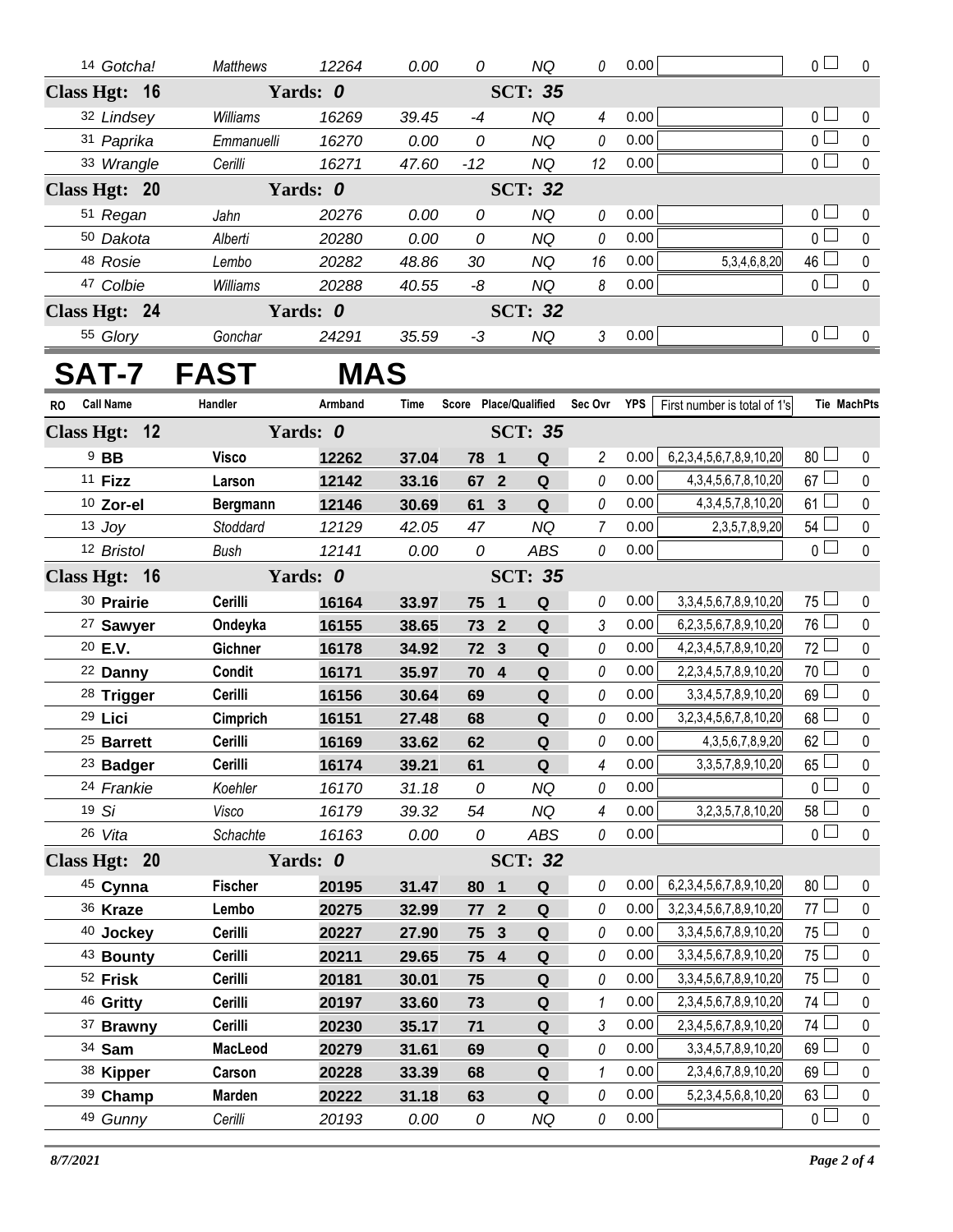| 42 Lacy                       | Dauer       | 20206    | 39.51        | 43                                | NQ                  | 7              | 0.00 | 4, 2, 3, 5, 7, 9, 20         | $50\Box$              | 0              |
|-------------------------------|-------------|----------|--------------|-----------------------------------|---------------------|----------------|------|------------------------------|-----------------------|----------------|
| 41 Krakken                    | Borga       | 20221    | 0.00         | $\Omega$                          | <b>NQ</b>           | 0              | 0.00 |                              | $\overline{0}$        | $\mathbf 0$    |
| 35 Dare                       | Carson      | 20278    | 0.00         | 0                                 | <b>NQ</b>           | 0              | 0.00 |                              | $\overline{0}$        | $\mathbf 0$    |
| 44 Phil                       | Salerno     | 20205    | 0.00         | 0                                 | <b>ABS</b>          | 0              | 0.00 |                              | $\overline{0}$        | $\mathbf 0$    |
| Class Hgt: 24                 |             | Yards: 0 |              |                                   | <b>SCT: 32</b>      |                |      |                              |                       |                |
| 54 Riptide                    | McNamara    | 24232    | 27.55        | 0                                 | <b>NQ</b>           | 0              | 0.00 |                              | $\overline{0}$        | 0              |
| 53 Declan                     | Solakian    | 24241    | 27.32        | 0                                 | <b>NQ</b>           | 0              | 0.00 |                              | $\overline{0}$        | $\pmb{0}$      |
| SAT-7 FAST                    |             |          | <b>NOV P</b> |                                   |                     |                |      |                              |                       |                |
| <b>Call Name</b><br><b>RO</b> | Handler     | Armband  | <b>Time</b>  | Score Place/Qualified Sec Ovr YPS |                     |                |      | First number is total of 1's |                       | Tie MachPts    |
| Class Hgt: 12                 |             | Yards: 0 |              |                                   | <b>SCT: 38</b>      |                |      |                              |                       |                |
| 6 Matt                        | Cox         | 16049    | 19.56        | 0                                 | <b>NQ</b>           | 0              | 0.00 |                              | $\overline{0}$        | $\mathbf 0$    |
| Class Hgt: 16                 |             | Yards: 0 |              |                                   | <b>SCT: 35</b>      |                |      |                              |                       |                |
| 12 Kel                        | Falk        | 16024    | 52.03        | $-17$                             | <b>NQ</b>           | 17             | 0.00 |                              | $\overline{0}$ $\Box$ | 0              |
| 11 Helen                      | Henderson   | 16028    | 0.00         | $\theta$                          | <b>NQ</b>           | 0              | 0.00 |                              | $\overline{0}$        | $\pmb{0}$      |
| 10 Carter                     | Uriarte     | 16030    | 0.00         | 0                                 | <b>NQ</b>           | 0              | 0.00 |                              | $\overline{0}$        | $\mathbf 0$    |
| Class Hgt: 20                 |             | Yards: 0 |              |                                   | <b>SCT: 35</b>      |                |      |                              |                       |                |
| 19 Jack                       | Adamdzyk    | 20033    | 40.37        | 43                                | <b>NQ</b>           | 5 <sup>5</sup> | 0.00 | 2,5,6,7,8,20                 | 48                    | $\mathbf 0$    |
| <b>SAT-7</b>                  | <b>FAST</b> |          | <b>OPENP</b> |                                   |                     |                |      |                              |                       |                |
| <b>Call Name</b><br><b>RO</b> | Handler     | Armband  | Time         | Score Place/Qualified Sec Ovr YPS |                     |                |      | First number is total of 1's |                       | Tie MachPts    |
| Class Hgt: 04                 |             | Yards: 0 |              |                                   | <b>SCT: 41</b>      |                |      |                              |                       |                |
| <sup>1</sup> Pearl            | Wrede       | 04020    | 37.79        | 62 1                              | Q                   | 0              | 0.00 | 4, 3, 5, 6, 7, 8, 9, 20      | $62$ $\Box$           | $\mathbf 0$    |
| Class Hgt: 12                 |             | Yards: 0 |              |                                   | <b>SCT: 38</b>      |                |      |                              |                       |                |
| <sup>7</sup> Rocket           | Harvey      | 12009    | 44.02        | 33                                | <b>NQ</b>           | 6              | 0.00 | 3, 3, 5, 8, 20               | 39 <sup>1</sup>       | $\mathbf 0$    |
| Class Hgt: 16                 |             | Yards: 0 |              |                                   | <b>SCT: 35</b>      |                |      |                              |                       |                |
| <sup>14</sup> Barney          | Henrich     | 16025    | 25.75        | 67 1                              | Q                   | 0              | 0.00 | 5, 3, 4, 5, 6, 7, 8, 9, 20   | $67 \Box$             | $\pmb{0}$      |
| 13 Harbor                     | Nydam       | 16252    | 44.90        | 42                                | $N\hspace{-1.5pt}Q$ | 9              | 0.00 | 3,2,3,5,8,10,20              | $51 \square$          | $\overline{0}$ |
| Class Hgt: 20                 |             | Yards: 0 |              |                                   | <b>SCT: 35</b>      |                |      |                              |                       |                |
| <sup>20</sup> Zooka           | Ambrogi     | 20255    | 0.00         | 0                                 | NQ                  | 0              | 0.00 |                              | 0 <sub>0</sub>        | 0              |
| SAT-7                         | <b>FAST</b> | EX P     |              |                                   |                     |                |      |                              |                       |                |
| RO Call Name                  | Handler     | Armband  | Time         | Score Place/Qualified             |                     | Sec Ovr YPS    |      | First number is total of 1's |                       | Tie MachPts    |
| Class Hgt: 08                 |             | Yards: 0 |              |                                   | <b>SCT: 38</b>      |                |      |                              |                       |                |
| 4 Kuma                        | Kato        | 08250    | 0.00         | 0                                 | ABS                 | 0              | 0.00 |                              | 0 <sub>0</sub>        | $\mathbf 0$    |
| Class Hgt: 16                 |             | Yards: 0 |              |                                   | <b>SCT: 35</b>      |                |      |                              |                       |                |
| 17 Chico                      | Henderson   | 16253    | 0.00         | 0                                 | NQ                  | 0              | 0.00 |                              | $\overline{0}$        | 0              |
|                               |             |          |              |                                   |                     |                |      |                              |                       |                |
| SAT-7                         | <b>FAST</b> |          | <b>MASP</b>  |                                   |                     |                |      |                              |                       |                |
| <b>Call Name</b><br>RO.       | Handler     | Armband  | Time         | Score Place/Qualified Sec Ovr YPS |                     |                |      | First number is total of 1's |                       | Tie MachPts    |

| NU<br><b>VAILIMING</b> | ,,,,,,,,,,      | лшични          | .              | $00000 - 100000$ |                | ------ | .    | ור ו ט ושוטו כו וסעווושוו וכוו ו |              | 117 11147111 W |
|------------------------|-----------------|-----------------|----------------|------------------|----------------|--------|------|----------------------------------|--------------|----------------|
| Class Hgt: 04          |                 | Yards: <i>0</i> | <b>SCT: 41</b> |                  |                |        |      |                                  |              |                |
| Robin                  | Gagliardi       | 04249           | 28.85          | 67               | Q              |        | 0.00 | 4, 3, 4, 5, 6, 7, 8, 10, 20      | $67 \square$ |                |
| Class Hgt: 08          | Yards: <i>0</i> |                 |                |                  | <b>SCT: 38</b> |        |      |                                  |              |                |
| <sup>2</sup> Sully     | <b>MacLeod</b>  | 08080           | 31.38          | 76               | Q              |        | 0.00 | 4, 3, 4, 5, 6, 7, 8, 9, 10, 20   | 76 —         |                |